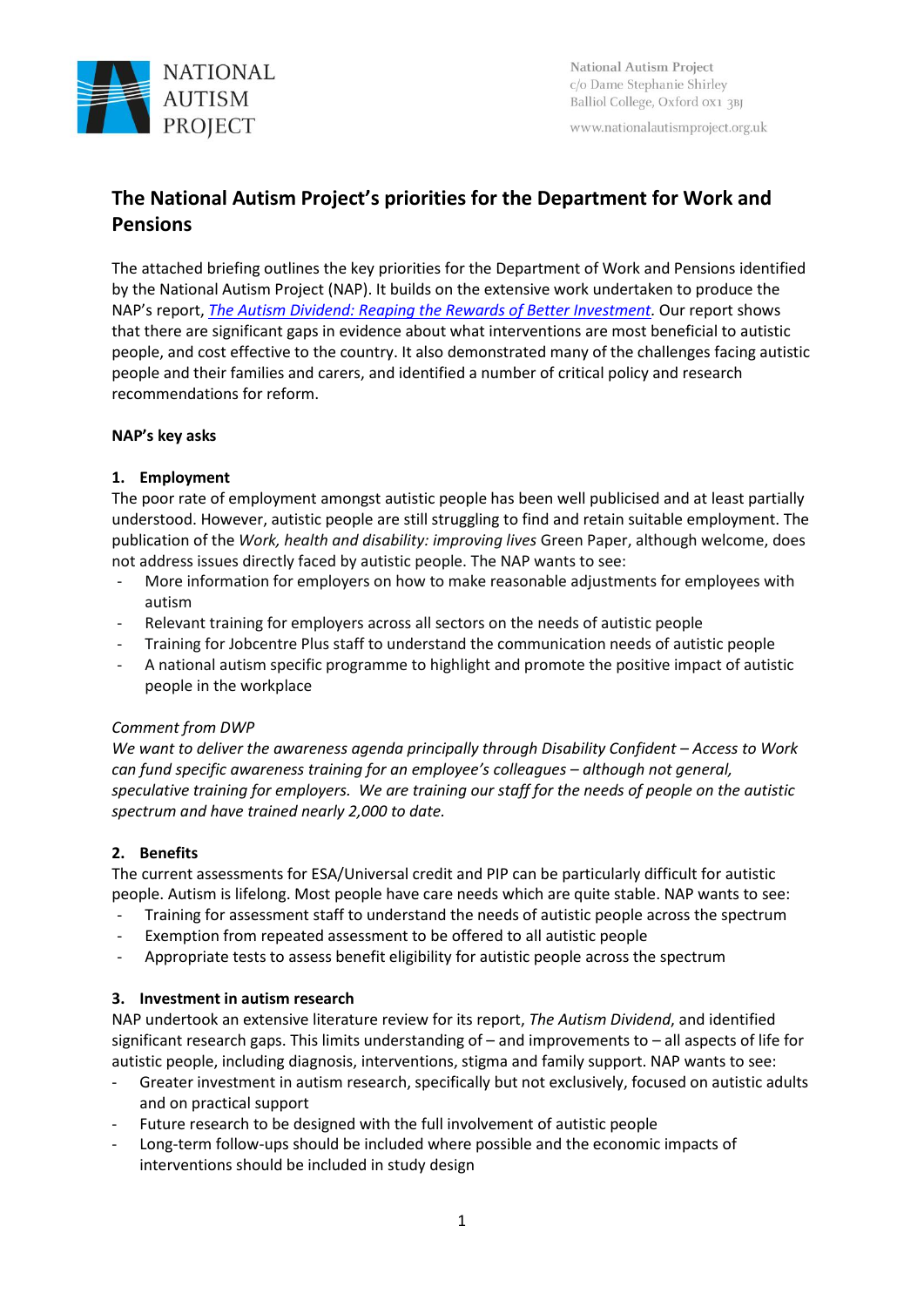

National Autism Project c/o Dame Stephanie Shirley Balliol College, Oxford 0x1 3BJ

www.nationalautismproject.org.uk

## *Comment from DWP*

*We will look to include autistic customers in our forthcoming Access to Work research piece and also the recording of this group distinctly on the new Access to Work computer system replacement.* 

#### **4. More effective training for professionals dealing with autistic people**

More needs to be done to support and upskill professionals working and supporting autistic people. While helpful, generalist autism awareness courses do not provide the level of practical understanding required for meaningful impact. NAP wants to see:

- Autism training to be focused on the practical, realistic elements of living with autism, rather than the theoretical approach often taken
- Autistic people should be involved in the design, content and delivery of training

## *Comment from DWP*

*DWP refers us to the Hidden Impairment National Group and their toolkit which they make available to Jobcentre Plus advisers.* 

This list is ambitious and bold. However, the National Autism Project's work has found that a great deal more could and should be done to support autistic people as well as generate evidence to shape policy and improve practice. The failure to do so results in a UK economic impact of £32 billion per annum, yet the needs of autistic people remain unmet.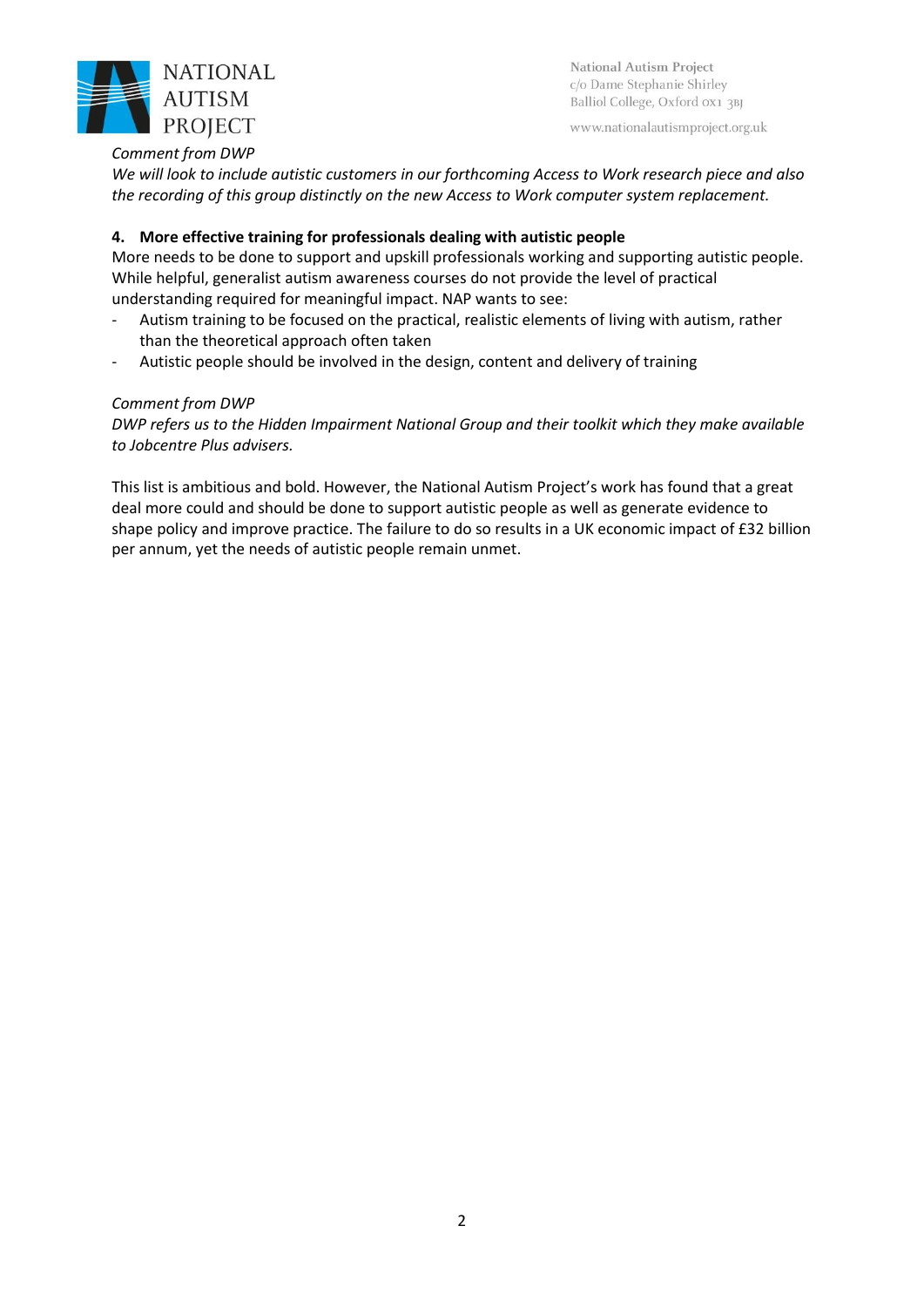

www.nationalautismproject.org.uk

# **Briefing for Department of Work and Pensions on the National Autism Project's priority areas for reform**

## **Introduction**

The National Autism Project (NAP) was established to map and analyse the evidence base for autism interventions and identify research gaps. It is a three-year initiative supported by the Shirley Foundation, and brings together a wide range of experts in the autism community. The project has also benefitted throughout from the advice of an Autistic Advisory Panel.

An extensive literature review to consider the effectiveness and cost-effectiveness of current autism interventions was undertaken by Professor Martin Knapp and his team at the London School of Economics. Alongside this, a series of workshops and meetings were held by the NAP team to inform the wider picture. The resulting report, *[The Autism Dividend: Reaping the rewards of better](http://nationalautismproject.org.uk/wp-content/uploads/2017/01/autism-dividend-report.pdf)  [investment](http://nationalautismproject.org.uk/wp-content/uploads/2017/01/autism-dividend-report.pdf)*, was launched in January 2017. It highlights the most urgent challenges facing autistic people today, as well as recommendations for reform and research priorities.

Over the course of the project, NAP has met with key stakeholders to discuss how the report's recommendations could be implemented. The content of these discussions and the report's recommendations have culminated in the identification of the four key areas, within the purview of the Department of Work and Pensions, where improvements most urgently need be made.

# **1. Employment**

The poor rate of employment of autistic people has been well publicised through the National Autistic Society's campaign on the "Autism Employment Gap". To meet the government's pledge to halve the disability employment gap by 2020 (i.e. by increasing employment of disabled people from 47% to 64%) would require a doubling of the number of autistic people in work. The issues are well understood: autistic people need support in applying and getting employment; and the work place environment, work colleagues and employers need to make reasonable adjustments in order to manage their expectations and to accept difference.

While autistic people will welcome the "Improving Lives" green paper, it needs to be pointed out that autism does not fit into the categories of disability or illness, or problems with mental health. The majority of autistic people do not have a learning disability and while many autistic people suffer from mental health conditions, this is frequently a consequence of the difficulty they experience living in the neurotypical world. The establishment of an "autism identity" in services for autistic people is one of the main priorities we are bringing to the attention of the Department of Health. The "autism identity" extends from accurate data collection, to the training of people who come into contact with autistic people across all sectors, and this is particularly pertinent to employment.

The majority of autistic people want to work. The productivity loss for every autistic person out of work is well over £20,000 per annum, and employment, for those for whom it is suited, can contribute to their quality of life, cognitive functioning, mental health and well being.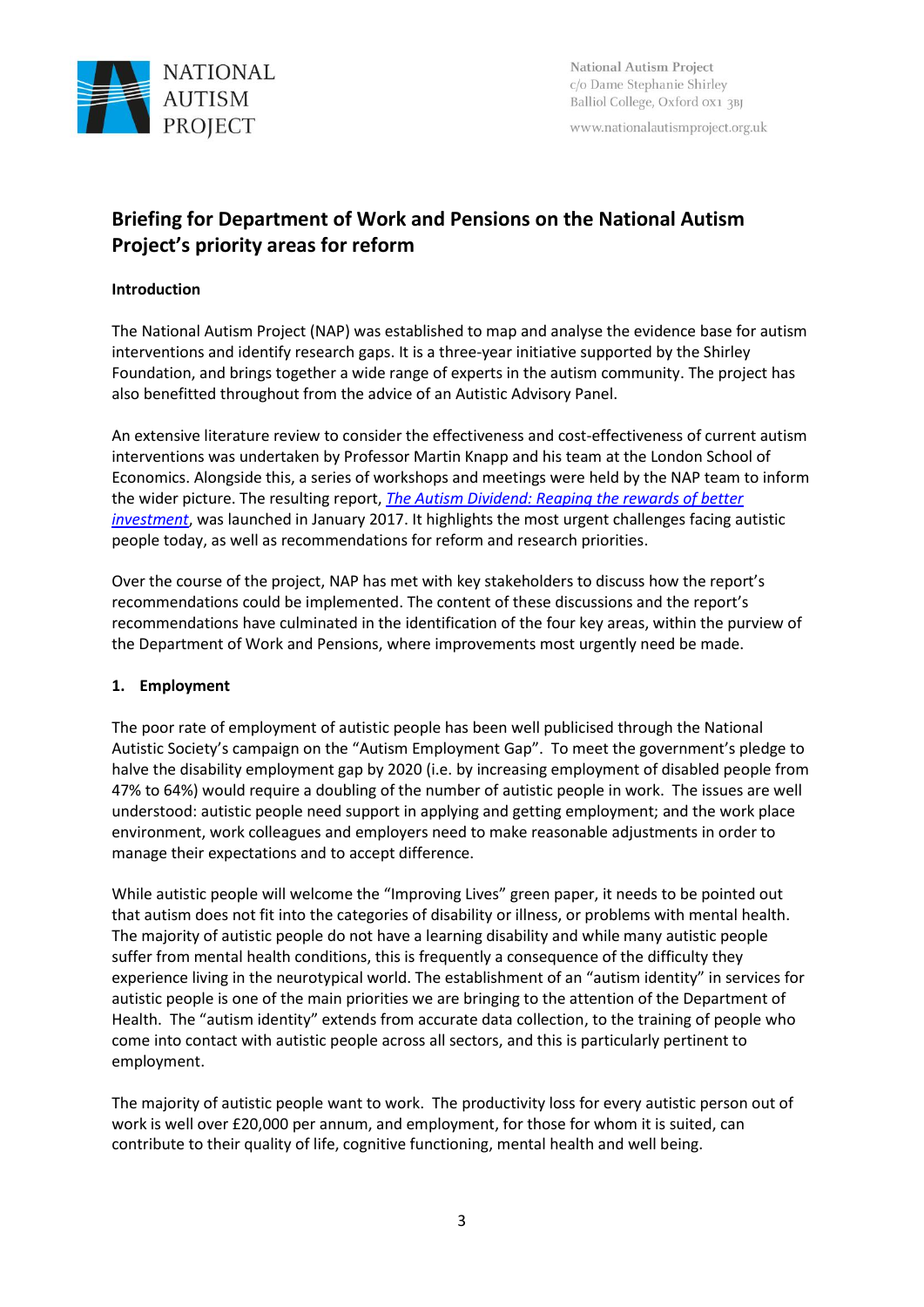

National Autism Project c/o Dame Stephanie Shirley Balliol College, Oxford 0X1 3BJ

www.nationalautismproject.org.uk

## **Autistic people need support in getting employment and keeping employment but only 10% of autistic people receive it**

• Most autistic people seeking employment rely on pan-disability schemes that may not be well suited to their individual needs. There has been a trend to move away from "train and place" to "place and train" schemes that offer on-the-job training and support. These should consider the equally important task of adjusting the employment environment, both physical and in training the rest of the workforce.

## **Employment schemes are effective in getting people into employment, and reduce overall costs**

- There is good evidence that employment support schemes are effective in helping autistic people get and retain employment. NICE concluded that employment support is costeffective according to health and social care measures. However, new analysis by the National Autism Project looking further at productivity gains for autistic people and their carers, showed that Individual Placement Support is actually *cost-reducing*.
- There are several other good models of employment support e.g. Prospects, a scheme that was supported by the then Department for Education and Employment in collaboration with the National Autistic Society, guidelines from the Business Disability Forum and the Auticon business model for IT consultancy.
- Jobcentre Plus does not work for autistic people, the majority of whom rate their experiences as poor to very poor. This is largely attributed to lack of appropriate training of Jobcentre Plus staff to understand the communication and other needs of autistic people (see below, section 4).

## **Employers are wary of employing autistic people**

- The majority of employers do not know where to get advice and support for the employment of autistic people.
- We agree with the National Autistic Society that the DWP should run a national autismspecific programme to promote employment. Such a scheme should involve a diverse range of autism-organisations and ensure sufficient representation of autistic people in its development. To take advantage of the cost-reduction identified by our report, this national programme should include investment in employment schemes, and could include financial inducements to encourage employers to hire autistic people.

## **Discussion point:**

# **What is the DWP doing to address the employment gap for autistic people?**

# **2. Benefits**

## **Autistic people should be exempted from repeated assessments for ESA/Universal credit and PIP**

- Assessments are hard, depressing, stressful and a communication nightmare for most autistic people. Constant reassessment is highly unhelpful for their chances of being able to work.
- The current proposed exemption from repeated assessments for those with lifelong conditions would apply to those in the ESA/Universal Credit support group (and not to PIP assessments), and to claimants "who have the most severe health conditions and disabilities. These are people with severe, lifelong, often progressive and incurable conditions, with minimally fluctuating care needs, who are unlikely to ever be able to move closer to the labour market and into work." Assessments for exemption are likely to be undertaken by health professionals from the private sector with little or no autism knowledge to decide how "severe" a claimant's autism is.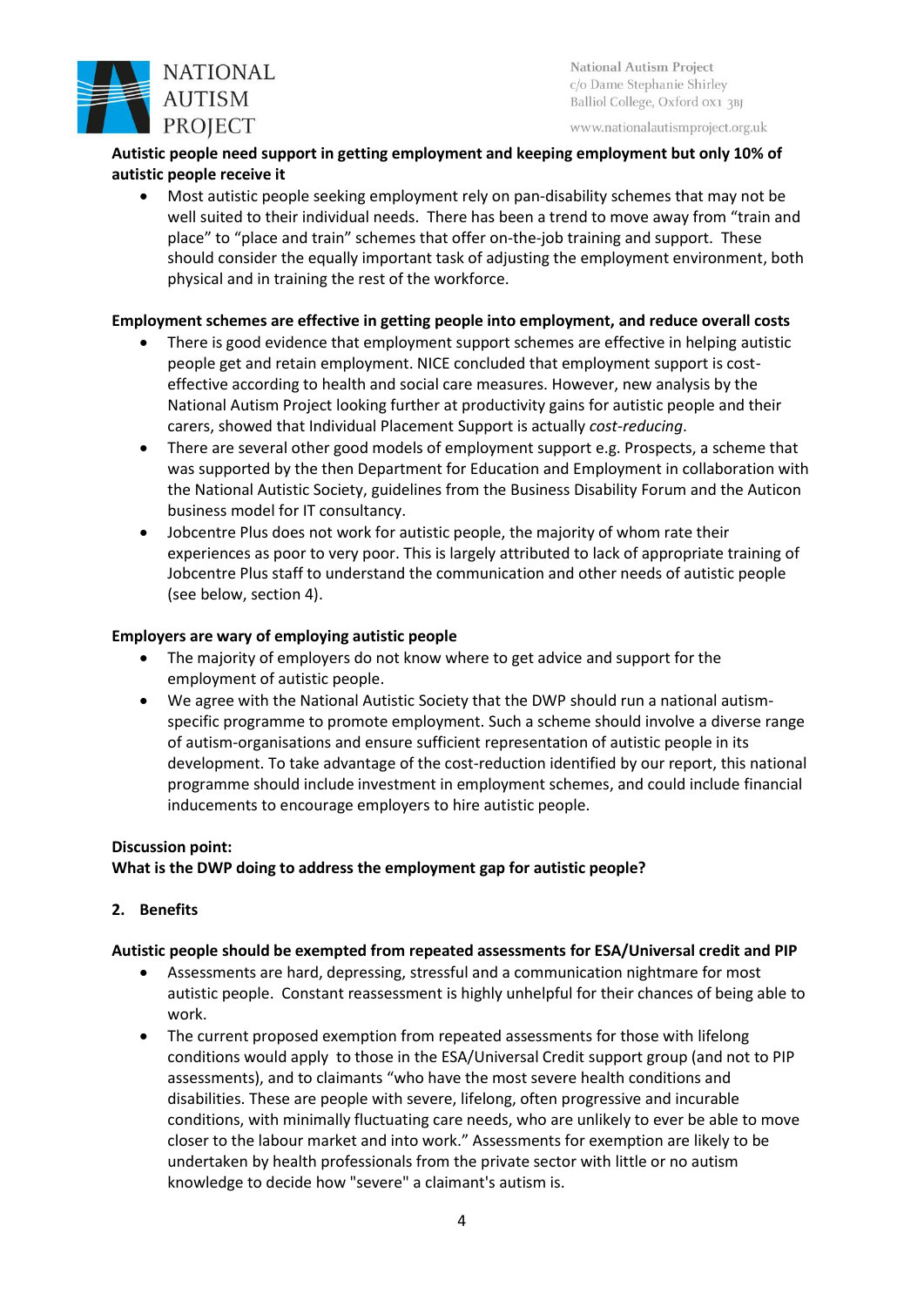

National Autism Project c/o Dame Stephanie Shirley Balliol College, Oxford 0X1 3BJ

www.nationalautismproject.org.uk

- Autism is lifelong and incurable but not progressive and most autistic people have minimally fluctuating care needs. Autistic people however, vary enormously in their fitness for work, and being in work does not equate to an autistic person being "better" and with no need for further support. Furthermore, "severity" is a difficult term to apply to autism and autistic people. Individuals may be high-functioning in terms of language or IQ but poorly competent in other activities and unable to navigate the neurotypical world without support. Lowfunctioning people may be assessed as such on the basis of language tests which are not a true reflection of their intelligence. As with Jobcentre Plus, assessment staff need appropriate training to understand the communication and other needs of autistic people and the challenges that they face daily.
- Exemption from repeated assessment should be offered to all autistic people and extended to PIP assessment on the grounds that they have a lifelong, stable condition.

## **Changes to the rules on PIP mobility support unfairly disadvantage autistic people**

The mobility part of PIP has recently been changed to add the words "For reasons other than psychological distress" to the descriptors about being unable to plan or follow a journey. The new arithmetic means that autistic people have to be completely housebound before qualifying for even the standard level of PIP support. This excludes many autistic people from qualifying for PIP mobility support and shows a profoundly disappointing lack of understanding of the sensory, social and communication difficulties that many autistic people face and which substantially affect their mobility, even those who may be in employment.

## **Discussion point:**

# **What will the DWP do to remove unfairness for autistic people from the current assessment process for ESA/Universal credit and PIP?**

## **3. Research**

The recommendations in our report, *The Autism Dividend*, were based in large part on an extensive literature search of priority areas and topics. These were selected with the advice of a team of external academic and other experts recruited to the project, including an Autistic Advisory Panel composed of autistic adults. From that work we can identify a number of clear research gaps. Those that are most relevant to policy areas for which the DWP is responsible are:

- The benefits of employment support. Research should investigate such benefits both in formal ways (such as through the Individual Placement and Support model) and by ensuring that employment is a recognised goal for many autistic people in contact with more general health and care services.
- Interventions that support the personalisation of care and support for autistic people, tailored to individual circumstances and strengths, responding to individual preferences, and creating better opportunities for people to take more control of their lives – including through Access to Work provision.
- Interventions to tackle stigma and discrimination, especially in the work environment.
- Interventions to support parents and other carers, particularly where being a carer can have negative impacts on health, employment and wellbeing.
- Making concerted efforts to ensure that research on autism is co-produced with autistic people, in order that the outcomes reflect the true needs of the autistic community and serve all autistic people, whatever their intellectual ability.
- Research on outcomes for autistic people who are signed off from supported services or have support reduced.